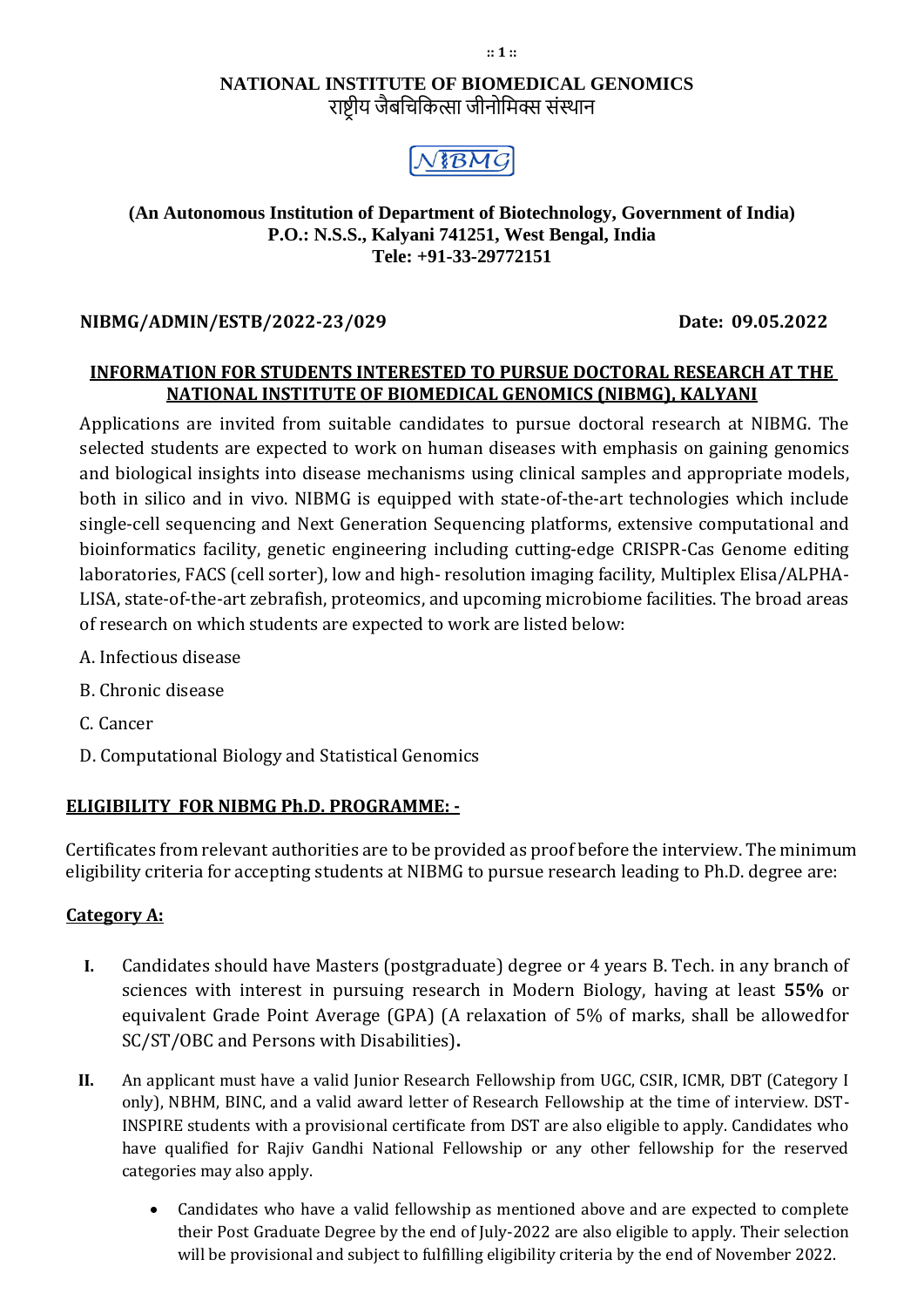**III.** Candidates who have qualified only for Lectureship in CSIR-UGC (NET) and the "Project list of ICMR" are not eligible.

#### **Category B:**

- I. Candidates with a MBBS degree with at least 55% marks may apply. Selection of such candidates are subjected to the approval of the competent authority.
- **II.** Preference will be given to candidates with demonstrable research training in the form of summer training or short-term courses in established research laboratories in preparation for a research career in biomedical sciences.

## **INSTRUCTIONS:**

- I. NIBMG Ph.D. program is a full-time program. The selected candidates have to stay on campus.
- II. The complete applications received within the last date will be screened and shortlisted candidates will be called for interview as per the schedule.
- III. Other terms and conditions of the fellowship will be directed by the funding agency awarding the fellowship. The upper age limit for JRF shall be 28 years which is relaxed up to 5 years in the case of candidates belonging to SC/ST/Women/PWD and 3 years in case of OBC candidates, or as applicable.
- IV. Fellowship will be activated as per the respective funding agencies guidelines. NIBMG will not be responsible for providing fellowships.
- V. Reservation will be as per Government of India guidelines.
- VI. **SC/ST/OBC candidates should also upload true copy of Caste Certificate / Latestnoncreamy layer certificate along with the application and originals should be produced at the time of joining.**
- VII. Please apply online via web link **<https://apply.nibmg.ac.in/>**(no other form of application will be accepted). Please indicate online whether you belong to a reserved category or the general category. Online application will be accepted until **5 PM on 31st May 2022**.
- VIII. Applications will be screened based on Research Interest and preference will be given to candidates whose research interest matches with the ongoing research in NIBMG. Shortlisted candidates will be interviewed online to make the final selection. Interviews will be in held as per schedule given below.
- IX. In case of any queries, candidates should e-mail at [\(Office.academic@nibmg.ac.in\)](mailto:Office.academic@nibmg.ac.in) Phone enquiries will not be entertained.